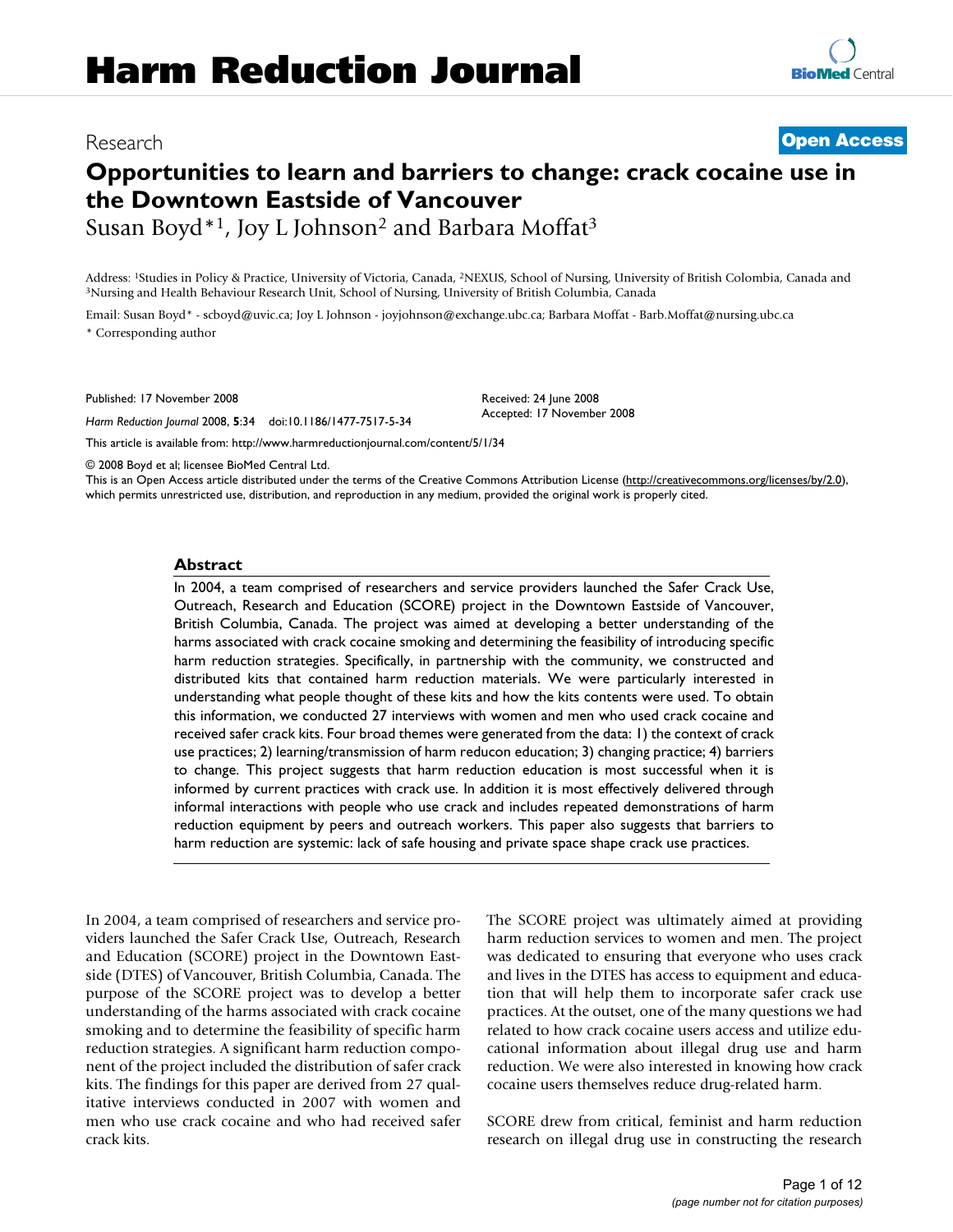project and analyzing the research data. The project was also informed by community-based research perspectives. The following sections include background on critical and feminist drug research, harm reduction perspectives, methodology and project background, safer crack kits and distribution, and research findings. We conclude by highlighting social factors that shape crack use and learning opportunities. The project findings contribute to existing harm reduction literature and are expected to be of benefit to practitioners working in the area of harm reduction.

#### *Critical and Feminist Drug Research*

Early critical drug research shifted the field of drug research. Rather than law officers or social workers, health professionals, or media people reporting on the lives of people who use illegal drugs, critical drug researchers adopted an ethnographic approach – privileging the voice and perspective of people who use drugs themselves in order to better understand their behaviour and concerns [1,2]. Later feminist ethnographic research explored how illegal drug use is gendered [3]. Critical and feminist drug research is especially useful for those seeking to understand social and cultural factors that shape the lives of people who use legal and illegal drugs. It privileges the subjective experiences of people who use drugs and provides insight into social learning related to minimizing harm and informal social control.

Most significant for this paper, critical and feminist drug researchers emphasize qualitative interviews as a methodological tool that successfully brings to light how people who use drugs learn and make sense of the drugs they consume and the social environment where they use them. Howard Becker's early 1963 ethnography makes clear that drug use and learning is shaped by sociohistorical, cultural, and social-psychological variables [2]. Drug researcher Norman Zinberg outlined how "set and setting" shape drug use. "Set," comprised of people's attitudes and their expectations, can be just as important, or more important, than the pharmacology of a drug in shaping a user's long-term relationship with a particular drug. "Setting" refers to the physical, cultural, and social environment in which a drug is used. These variables are not separate and distinct; rather they interact with one another [4].

Zinberg explained that the experience of drug use is also shaped by both formal (the law) and informal social controls, rituals, and the transmission of knowledge. He investigated how informal knowledge is transmitted, stating that it is a "crucial factor in the controlled use of any intoxicant" [4] (p. 14). Zinberg argued that rituals and informal controls provide opportunities for learning how to control the consumption of legal and illegal drugs and techniques of use and knowledge about equipment and

safety. Informal controls apply to all drug use, for example, "don't drink till 5" and "don't bogart that joint" are familiar refrains. In addition to the concept of informal rituals and social control mechanisms that people who use drugs employ, drug researchers note that drug availability and access to drug paraphernalia (such as needle exchange) have a significant impact, especially on the lives of people who use illegal drugs, as do the criminal sanctions that shape drug use and services [1,5-9]. These concerns also shape the lives of people who use crack in the DTES.

In their extensive ethnography, which included 267 lifehistory interviews with heavy cocaine users (including crack) in northern California, Waldorf, Reinarman, and Murphy found that for these users "there is no central clearinghouse for such illicit information .... and crack users are left to their own folk-experimental devices for testing tools or techniques" [10] (p. 113). They also discovered that there was no "uniform progression or pattern" of cocaine use and that their participants were by and large no different than other "ordinary citizen [s]" (i.e., who held jobs and have families); this "normality" "turns out to be theoretically crucial" [10] (p. 10). They concluded that what keeps "many heavy users from falling into the abyss of abuse, and what helps pull back those who do fall, is precisely this *stake in conventional life*" [10] (italics in original, p. 10).

Critical and feminist drug researchers have long pointed out that there is much "historical evidence suggesting that reducing harm and offense...is more likely through the dissemination and internalization of the informal social controls of user culture than through the formal social controls of the state [11] (p. 408). Thus, it is imperative to understand the user culture and to work with them alongside community organizations in order to create better educational material, avenues for education, and access to harm reduction equipment. This was very much in keeping with the vision of the SCORE project.

#### *Harm Reduction*

Although there are some different views about harm reduction, for example some conventional critics have coopted the term to include sending people who use illegal drugs to prison to reduce risk to themselves and society, for the purposes of this paper, "harm reduction" is defined as providing practical, non-judgmental services that seek to minimize drug-related harm to both the individual and society. In addition, prohibition and social and economic inequality are seen as contributing to harm [6,8]. Harm reduction advocates state that " [a]dverse health, social and economic consequences of drug use" can be effectively decreased without "requiring decrease in drug use" [12] (p. 1698). Diverse, low, and high threshold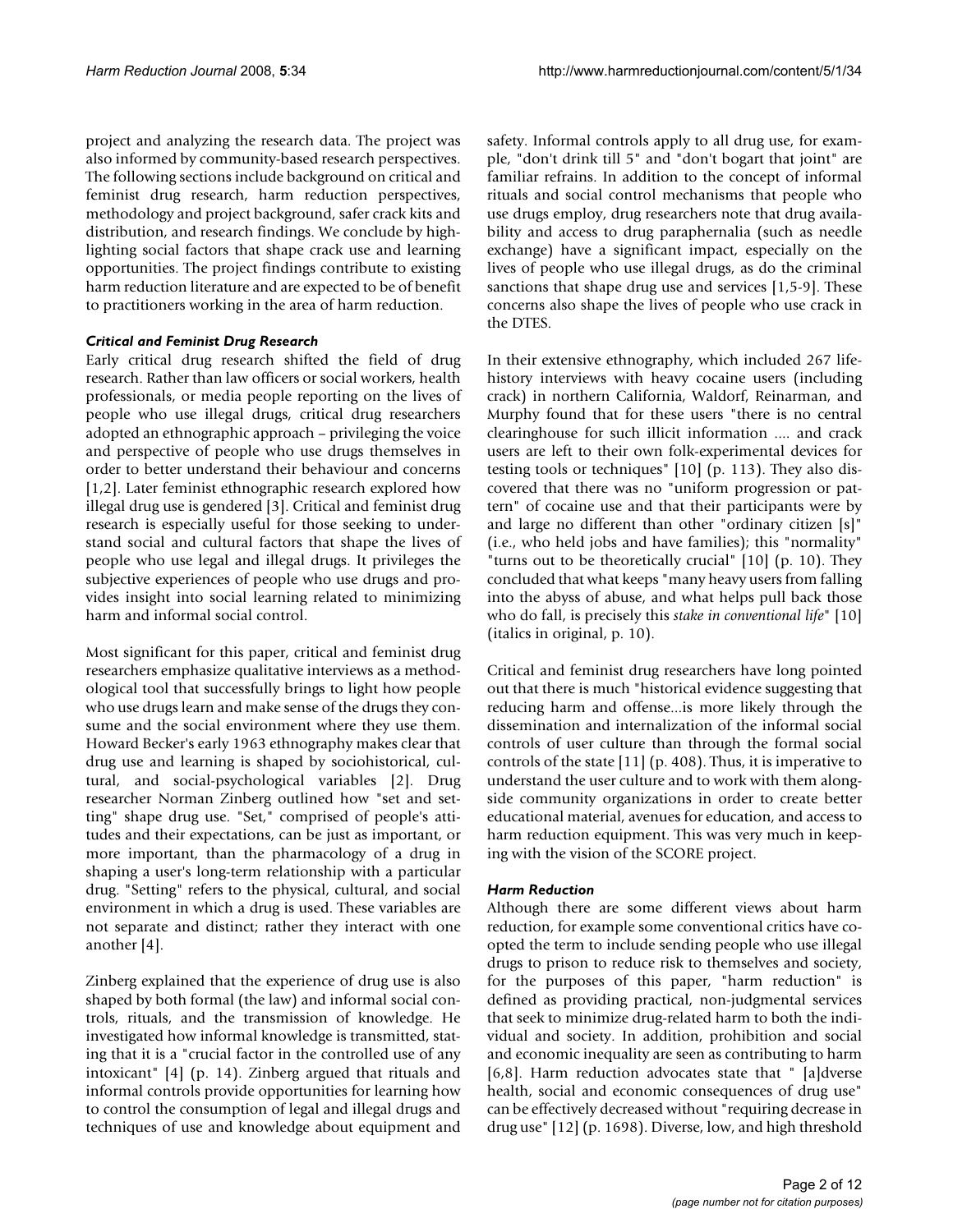services that are culturally appropriate have been created in and outside of Canada [13]. Prioritizing of needs and education are also central goals. Harm reduction programs differ from conventional abstinence-based treatment. Abstinence is not the primary goal of the harm reduction model; rather, abstinence is one of many varied options that can be offered. Drug use is understood as being non-static and can range to include a variety of methods of expression, including casual, dependent, functional, controlled, and dependent use. Furthermore, not all drug use is negative, nor is all addiction negative. Problematic or negative use is recognized as stemming from social factors and individual trauma; however, this is neither determined nor static [14].

Responding to political and social factors, and shifts in illegal drug availability and use, people who use illegal drug users themselves, health, and service providers continue to adapt their services to meet the needs of those most affected. Harm reduction advocates recognize the importance of moving towards a health and human rights model where social factors are brought to the foreground [15]. Furthermore, people who use illegal drugs are considered to be essential partners and experts at all levels of planning and practice [16]. Thus, we adopted a bottomup approach to our harm reduction project, and members of the SCORE team worked in partnership with individuals who used crack [8].

In many ways, critical drug research perspectives and harm reduction practice draw on similar theoretical philosophy. Both perspectives recognize that those most affected by policy, and engaged in drug use, have insights to share about their lives. Both perspectives are interested in people's relationships with drugs and are non-judgmental about drug use in itself. Furthermore, both perspectives account for the social and cultural context in which drug use occurs. And finally, both perspectives recognize that humans have historically used drugs to change consciousness and that "zero tolerance" or a "drug-free" world is impossible and unrealistic. In this way, drugs are neither seen as bad nor good; rather, people use drugs for a variety of reasons – most often drugs are consumed for pleasure, to heal and sustain health, and for spiritual and religious reasons. However, people also use drugs to enhance physical performance, work, and school output; to alleviate hunger; to reduce pain and suffering (both physical and emotional); and as a strategy to cope with violence, dislocation, and colonization [6,14,17]. Critical drug research and harm reduction studies attempt to highlight how drug use is shaped by personal and larger societal and cultural factors.

#### *Harm Reduction in the DTES*

In the late 1990s, Canada had methadone maintenance programs and needle-exchange services in place in some

cities, now referred to as harm reduction programs; however, these services were less effective than they could have been due to one-on-one needle exchange and limited access and hours. In the case of methadone, punitive and ever-changing policy also limited its effectiveness [5,18]. Following years of advocacy by health and community groups including activists, especially by VANDU and the release of the *Report on the Task Force Into Illicit Narcotic Overdose Deaths in British Columbia* [19], a public health emergency was declared in 1997 by Dr. John Blatherwick, the Chief Medical Health Officer of the Vancouver Richmond Health Board, in response to increasing numbers of overdose deaths and infection for Hepatitis C and HIV in the area [20]. In 2001, the City of Vancouver's drug strategy, described in *A Framework for Action: A Four-Pillar Approach to Drug Problems in Vancouver*, was adopted by City Council [21]. The City drug strategy recommended actions across the four pillars of prevention, treatment, harm reduction, and enforcement. It also recommended the opening of the first supervised safer injection site in North America in the DTES. The facility, Insite, opened in 2003.

Programming that supports safer injection drug use practices such as access to sterile syringes and water and the implementation of a supervised injection site have been implemented in Vancouver [21]. In the DTES, harm reduction program planning has primarily focused on injecting drug use and the reduction of blood-borne infectious diseases such as HIV and Hepatitis C. Nevertheless, various infectious diseases have been associated with crack use. The scarcity of quality crack pipes (such as Pyrex pipes, which are more heat resistant and less likely to crack than glass pipes) and their cost leads to repeated use of glass pipes that are cracked and split. Split and cracked pipes increase the likelihood of cuts to the hands and lips [22-24]. In addition, many people who smoke crack share their equipment, thereby increasing their risk for infection [24-26]. Small and Drucker outlined some of the health risks that individuals who use crack are exposed to due to inadequate harm reduction equipment [9]. Among other risks, they noted how inadequate filters, such as Brillo, pose health risks to people who use crack because particles break off, putting users at risk for cuts to their lips as well as associated pulmonary problems [9,27].

There is also evidence of infections related to crack use. Hepatitis C (HCV) and Human immunodeficiency virus (HIV) have been associated with crack use in epidemiologic studies [23,28-31]. A recent study confirmed the plausibility of HCV transmission through sharing crack pipes when HCV was identified on a crack pipe [32]. In addition, a recent outbreak of pneumococcal pneumonia was identified in the DTES [33,34]. A substantial proportion of these cases were noted to be people who were using crack regularly, leading to the proposition that shar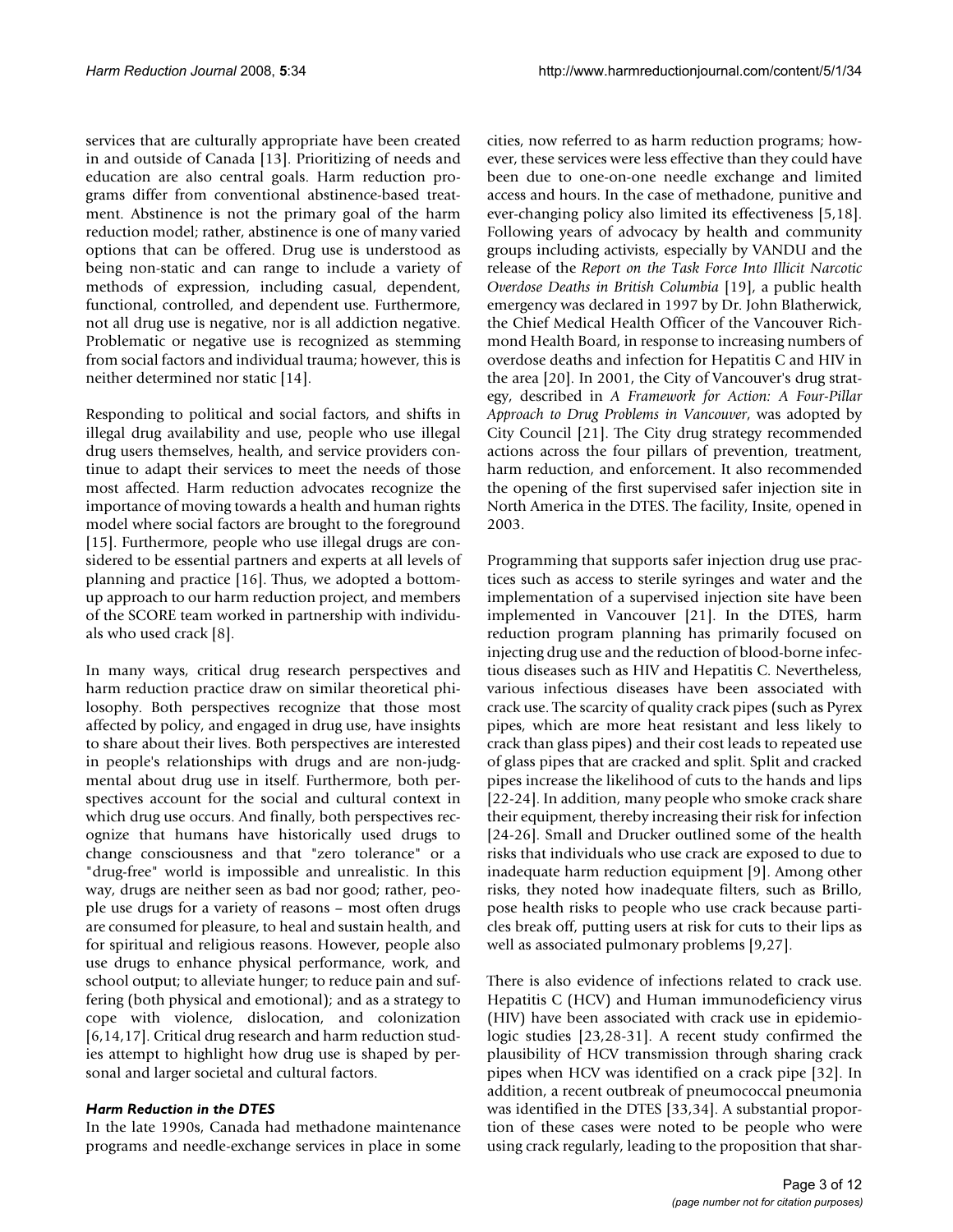ing crack paraphernalia was an efficient means of spreading pneumonia. The pneumonia outbreak generated high use of intensive care beds in the city, significant mortality, and a massive vaccination program [34]. The extent of the outbreak illustrated the precarious health status of people in the DTES or in contact with this community. In 2007 and 2008, there were also outbreaks of tuberculosis in persons who use crack in BC [33,35].

Originally a safer crack cocaine smoking room was planned for the Insite project; however, to date it has not been implemented. Few services provide support uniquely for people who use crack, and there is less harm reduction information, education, services, and access to safe equipment in the DTES [9,25]. Furthermore, "poverty, violence, exploitation, discrimination," and "ongoing trauma" intersect with and influence health concerns experienced by individuals who use crack in the DTES, especially women [33]. Of note, a 2006 SCORE survey (of 126 women and 80 men) conducted prior to kit construction and distribution in the DTES suggested a high incidence of daily and weekly crack smoking practices, use of Brillo (98.4%), split pipes (43.7%), and sharing pipes (46.8%) [25]. The findings reinforced the need for less harmful non-injection drug-using equipment, including Pyrex stems, metal screens, mouthpieces, and wooden push sticks, as well as further exploration of learning opportunities and barriers to change that resulted from kit distribution. The qualitative interviews were an attempt to better understand this from the perspective of those who had received safer crack kits.

# **Methodology and background**

The SCORE project was conducted in the DTES of Vancouver, British Columbia. It is one of the poorest neighbourhoods in Canada. It has been estimated that approximately 16,000 people live in the DTES and that women comprise 38% of this population [36]. The DTES is a very diverse neighbourhood: 40% of its residents are Aboriginal, and another 20% are East Asian or Latino/a [37]. The DTES has a "high concentration of social problems, including poverty, mental illness, drug use, crime, survival sex work, high HIV/Hepatitis infection rates, unemployment and violence" [38] (p. 5). A number of surveys in the DTES indicated that crack use has become increasingly common over the past 10 years. The actual prevalence of use depends on the population surveyed. In 2003–2004, the Community Health and Safety Evaluation project [39] recruited over 3,500 people within the DTES to participate in a survey on health-related questions. About 28% reported frequent crack use, and over 50% had used crack [39]. In a study of youth in custody in BC aged 14–19 in 2006, 60% reported ever using crack, with females significantly more likely than males to have used [40]. In addition, the Vancouver Injection Drug User Survey (VIDUS) found that crack use in a group of injection drug users in Vancouver almost doubled from 32% in 1997 to over 60% in 2004 [41]

The project drew from community-based research perspectives that aim to create social change and to give back to the community [42]. This methodological approach takes into account the lives of those who are acted upon – without erasing their experiences. A number of critical and feminist researchers advance community-based research as an approach that acknowledges that research participants are sources of knowledge about themselves and their communities; therefore, they have much to contribute [43,44]. The 2005 Canadian HIV/AIDS Legal Network paper, "*Nothing about us without us." Greater, meaningful involvement for people who use drugs: A public health, ethical and human rights imperative*," provided important guidance for inclusion of people who use illegal drugs [16].

The team was comprised of DTES community workers, research assistants, and faculty with backgrounds in nursing, health care and epidemiology, criminology/sociology. The team worked in collaboration with the Safer Crack Use Coalition of Vancouver (SCUC), a group comprised of community outreach workers, women and men who used crack cocaine, and health care providers, as well as the SCORE's Women's Advisory Committee (SWAC), comprised of four women selected from a women's support group run by the Vancouver Area Network of Drug Users (VANDU). Our intention was to provide an alternative model of research by including community input from the conception, to the planning, implementation, and writing about the project [25].

#### *Methods*

Although major components of the SCORE project focused on women, men were also participants. The research activities included participant observation over a three-year period, field notes during the kit-making sessions, and cross-sectional surveys regarding health concerns and general drug use practices. These research activities surrounded the construction and distribution of non-injection harm reduction kits for crack use. Towards the end of the project, qualitative interviews were conducted.

The sample for this paper includes 27 qualitative interviews with women and men who use crack cocaine and who had received a harm reduction kit (17 women, 1 transgendered person, and 9 men). All interviews took place in the DTES. Interviews ranged from 15 to 45 minutes in length. The participants were between 19 to 55 years of age. Most of the women and men interviewed for the study were living in extreme poverty and currently used or had a recent history with crack use. Interviewees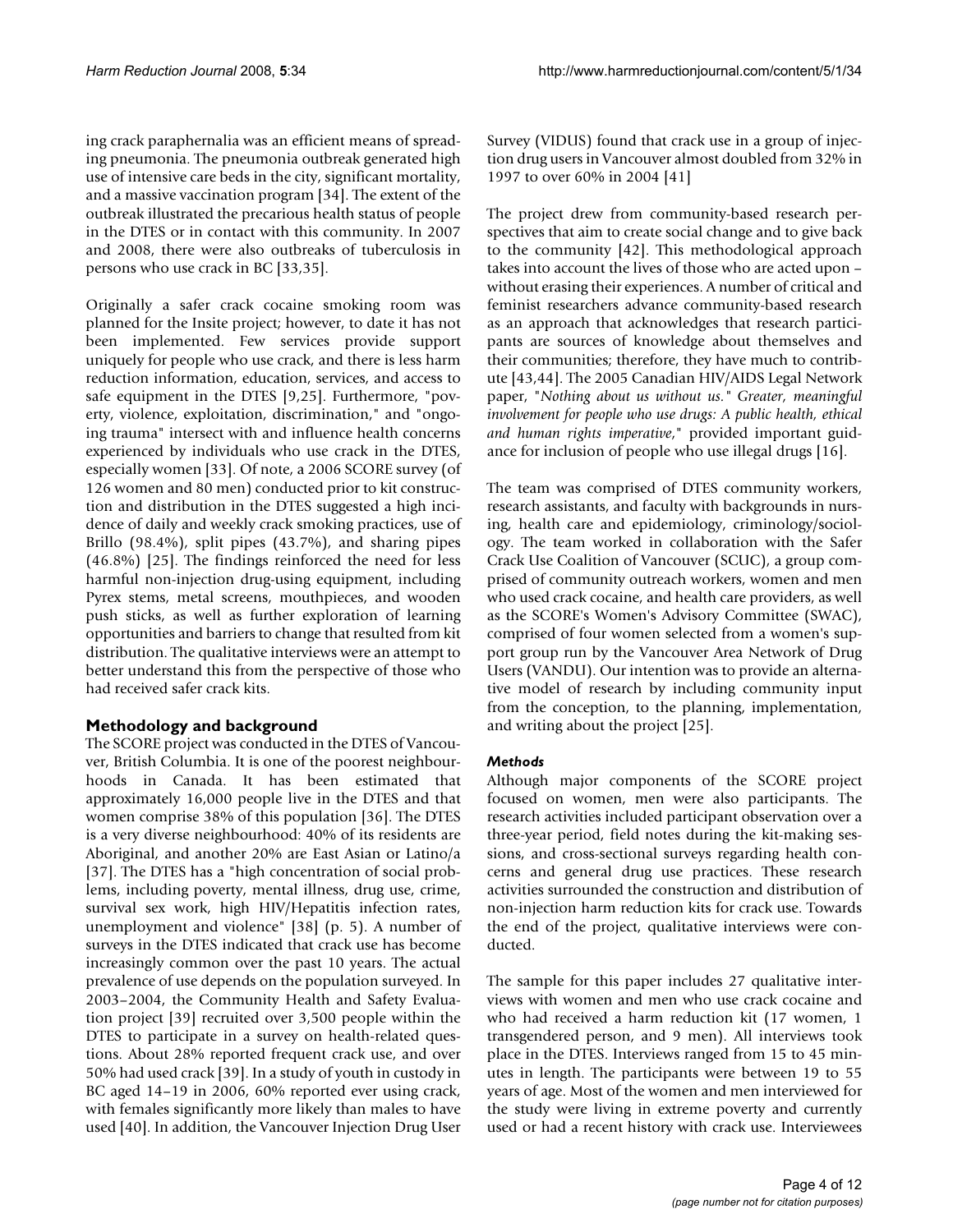were recruited by SCORE members and staff from various locations throughout the DTES, including drop-in centres, women's housing facilities, emergency shelters, and community health centres. The drop-in locations were chosen strategically to enhance women's and men's access to services offered by these agencies. Participants were paid a \$10 honorarium for their time and expertise, in keeping with practices of other health and social science research in the DTES and elsewhere; all were offered a safer crack kit.

The team developed an interview guide in which participants were asked about the first time they had received safer crack kits, the contents of the kits (what worked, what did not), changing crack use practices, and accessing crack kits. The questions were open-ended, and participants were encouraged to identify issues that they believed were relevant to their experience with safer crack kits and crack use.

Prior to the interview, interviewers reviewed the consent form with participants, and issues surrounding confidentially and anonymity were communicated. Recorded interviews were transcribed, and all identifying information was removed; transcribed interviews were then reviewed by the research team and coded. The transcripts were analyzed drawing on a method of constant comparison and questioning, a bottom-up, back-and-forth reflective process where "interpretation" informs the research process, including the coding process; thus, themes were identified not only through the interview schedule but from the data, and interviewing ceased upon reaching saturation [45,46].

#### *Safer Crack Kits*

After consulting other harm reduction programs in Canada regarding the contents in safer crack kits, the SCORE team chose to include in each kit the items listed below. Decisions about the type and quantity of items took place through a process of consultation with people who use crack in Vancouver, as well as members of the project advisory teams, SCUC, and SWAC. The rationale for providing each of these items follows below. In total, approximately 14,000 kits were assembled during kit-making sessions (see Table 1).

Over the course of the project, the kits were distributed through peer-delivered on-foot outreach or through an existing outreach van to persons in the DTES. All of the outreach teams distributed between 25 and 100 kits each shift. The process of distribution included handing out kits, demonstrating how to put the brass screens into the pipe and how to attach the mouthpiece properly. There was information provided on why screens should be used instead of Brillo. The teams also talked with people about the risks of sharing equipment and made referrals to health agencies when possible. The teams used a tally

| Kit Item                              | <b>Rationale for Inclusion</b>                                                                                                                                                                                                            |
|---------------------------------------|-------------------------------------------------------------------------------------------------------------------------------------------------------------------------------------------------------------------------------------------|
| <b>Pyrex Stems</b>                    | • Compared to conventional glass, they are stronger and less brittle.                                                                                                                                                                     |
|                                       | • They are less likely to explode, break, or chip and last longer than do glass stems.                                                                                                                                                    |
|                                       | • Their inclusion reduces likelihood of the use of other, less safe options.                                                                                                                                                              |
| Mouthpieces (a four-inch rubber tube) | • For use at one end of a stem to prevent direct contact with broken or hot pipes.                                                                                                                                                        |
|                                       | • A personal mouthpiece minimizes exposure to communicable disease when a pipe is shared.                                                                                                                                                 |
| Wooden Push Sticks (chopstick)        | • For the purpose of packing and positioning the filter or screen inside the stem.                                                                                                                                                        |
|                                       | • Wooden push sticks do not chip stems, unlike metal counterparts that are used frequently (e.g., coat<br>hangers, car antenna).                                                                                                          |
|                                       | • Given that plungers of syringes were also being used for this purpose, providing a wooden push stick<br>decreased the use of syringes and subsequent littering of needles and syringes.                                                 |
| Condoms                               | • Since crack use is associated with high-risk sexual behaviors (i.e., buying and selling sex), condoms are<br>integral to promoting safer sex.                                                                                           |
|                                       | • Many women in the DTES who use crack support themselves through sex work; women need easy<br>access to condoms.                                                                                                                         |
| Bandages:                             | • These were included to protect broken skin, promote healing, and minimize exposure to infection (self<br>and others).                                                                                                                   |
| Alcohol Swabs                         | • Promoted the use of clean equipment (e.g., pipes, mouthpieces) and a means of cleaning wounds.                                                                                                                                          |
| Screens (Brass tobacco pipe screens)  | • They are less likely to break apart than steel wool or "Brillo. <sup>1"</sup>                                                                                                                                                           |
|                                       | . Unlike Brillo, brass filters are not coated with potentially toxic substances.                                                                                                                                                          |
| Lighter                               | • Smoking crack requires applying consistent heat to the pipe.                                                                                                                                                                            |
|                                       | . Using matches is more likely to result in burns and the inhalation of sulphur.                                                                                                                                                          |
| Information cards                     | • Two cards were included in the kits: 1) The Tip card covered harm reduction information for people<br>who use crack, and 2) The Resource card outlined information on health and drug services in the DTES<br>for people who use drugs. |

**Table 1: Kit contents and rationale for inclusion**

<sup>1</sup> The term "Brillo" used here and in the remainder of the document is the street term for the steel wool used as a filter on the inside of the crack pipe.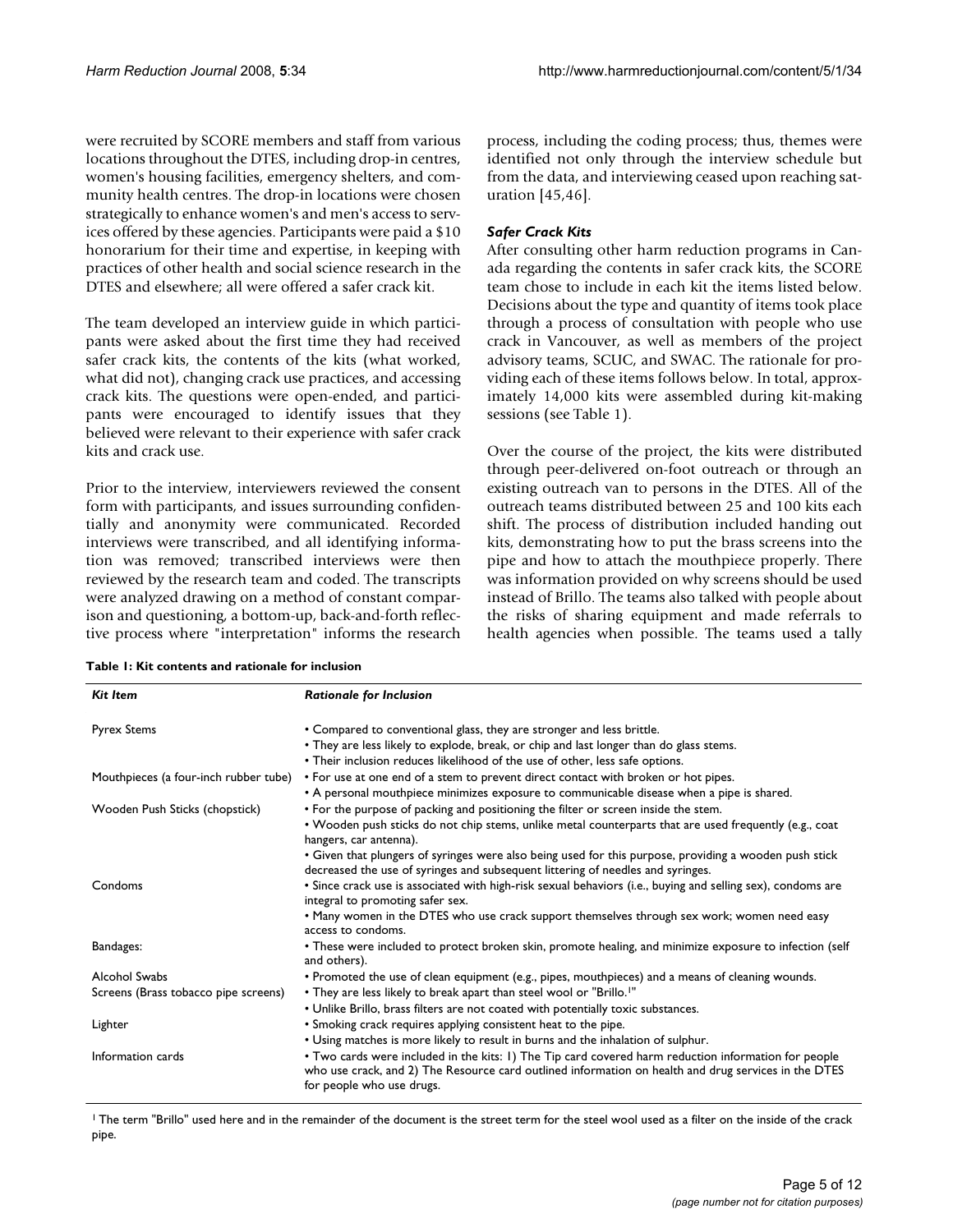sheet to record how many kits were given out, the number of people who received demonstrations and education, what referrals were made, and the gender of kit recipients. The one-on-one interviews following kit distribution provide insight into crack cocaine practices among some individuals in the DTES of Vancouver.

## **The findings**

The findings point to the many challenges inherent in providing education and changing drug use practices among individuals who use crack. This was particularly the case for people who had a long history with crack use. Based on the interview data, we describe key findings, beginning with a description of the context of crack use.

#### *Crack use practices*

The interview data revealed that the ways crack was smoked was shaped by the realities of people's lives. In order to understand how the kits were used, we must first consider this context. For example, many participants indicated that they often smoked in small groups and that this often necessitated the sharing of equipment, (i.e., a pipe). Due to a lack of private space and safe housing, the location for crack use for most participants was outdoors, e.g., on the streets and in alleys. One female participant noted:

*Because a lot of the time if women are on the street and they just want to have a toke and warm up*.

As a result of smoking crack in such open and public spaces, many talked about the need to be vigilant in order to avoid the police, which further contributed to a need to smoke crack in a hurry. One participant focused on the importance of being discrete with paraphernalia and remaining vigilant in her surroundings. She was particularly concerned that the push stick in the kit was too long:

*It [the push stick] is a bit long for somebody who's trying to keep things out of sight. I noticed that if I am transporting some paraphernalia from one place to another and I have to get there fast and I don't want anybody noticing, I don't want the police to notice this stick hanging out of my pocket, it gets seen, right?*

Most of the people we interviewed also spoke about *needing* to get high and being in a hurry to do so. Continuing to use Brillo for many was based on the belief that Brillo was easier to handle especially when in need of a "hoot." As one person stated, *"We're not thinking about safety when we want [to use], we're just thinking about our dope. We need a toke."* There was a particular concern that using screens would be awkward and would disrupt preferred practices. One woman indicated that she was in too much of a hurry when she was trying to get high and stated, "*I didn't want*

*to play with it*" [inserting screens]. The context of people's day-to-day lives necessitated some degree of adaptability. Participants described how crack use practices varied according to circumstances. They often illustrated a practical approach to their use. In the following quote one participant describes the utility of sharing and why an extra mouthpiece is a good idea especially for street involved women:

*The two mouthpieces is really good because then they can keep one to use if people want to use their pipe, and they do lend it out because a lot of women don't have a lot of money. And if somebody is using their pipe, they get to keep their resin, and that's how they stay high all day, right? So if they lend their pipe out all day long and have an extra mouthpiece to put on for other people to use, then they can switch mouthpieces. I think that's a great idea*.

Their ability to adapt the use of the harm reduction materials was noteworthy. One woman described how she used condoms for smoking crack.

*You know how people share it when they're mouth to mouth blowing the smoke in, it's the same thing with a condom. You blow the smoke in there and suck it back. Same thing, "seconds," that's what I use the condoms for*.

While many did not consistently use harm reduction approaches when they smoked crack, their practices suggested an underlying concern about limiting harms. For example, one participant commented:

*I don't use the mouthpiece, if I do, if I'm using somebody else's [pipe], then I use a mouthpiece*.

We also found, not surprisingly, marginalization shaped crack use and learning opportunities. In particular, a lack of private space (affordable housing) and visibility shaped crack use and the experiences of participants in the DTES. As noted, the participants in this sample often smoked crack outside and in small groups. Sharing of pipes is common, and safety concerns related to violence, fear of arrest, and rip-offs keep users on the move. It follows that equipment that is time-consuming to use and difficult to work with remains a challenge to promote when "time" is a rare commodity. A sense of urgency to use crack set in the context of a lack of private space to use and busy days filled with volunteer work, participation in projects for research stipends, doctors' appointments, hustles to obtain drugs, food, and shelter limit learning opportunities and encounters with safer crack kit distribution teams.

#### *Learning/Transmission of harm reduction education*

In this section of the findings, we explore the ways in which educational information was conveyed that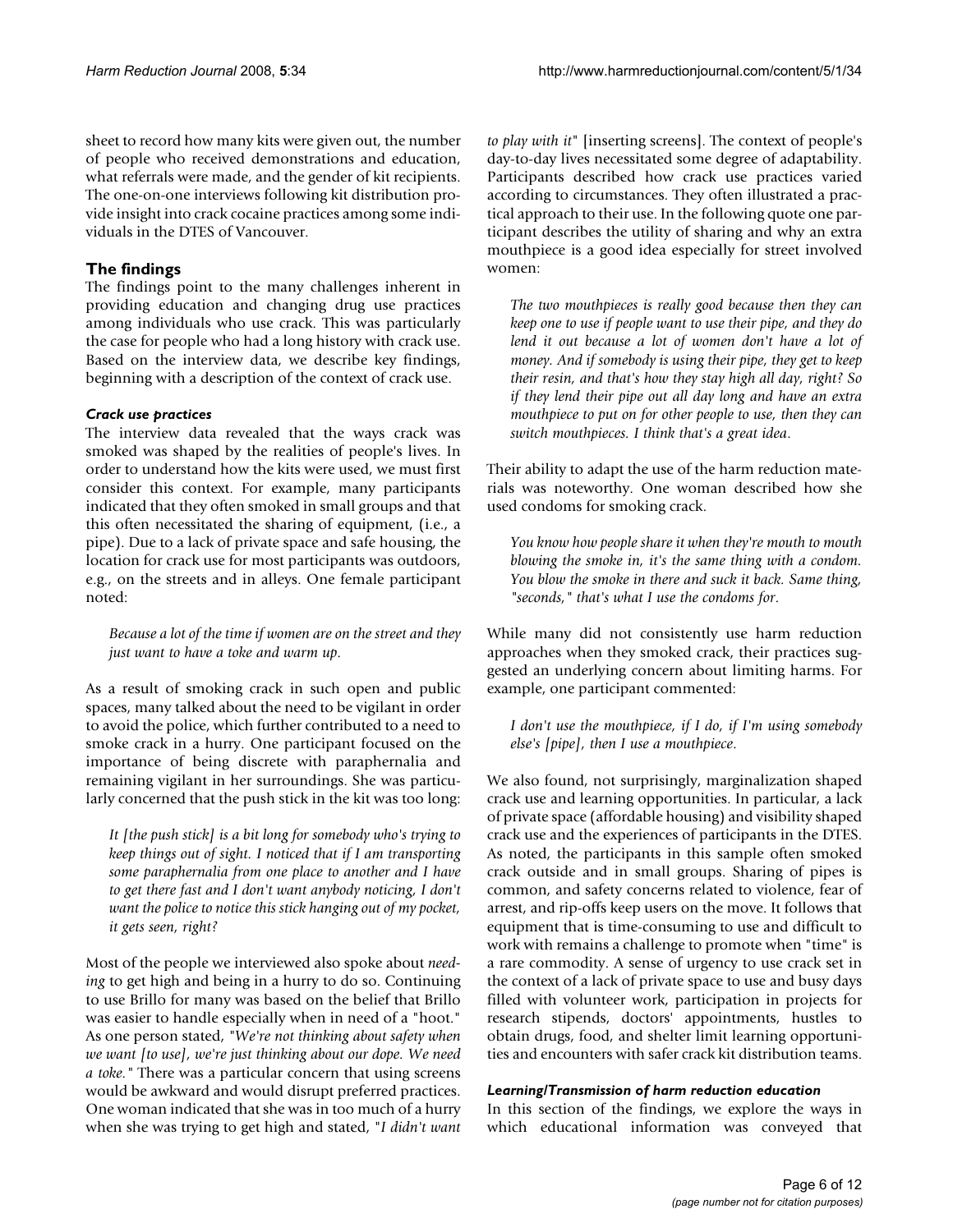resulted in learning about harm reduction and safer crack use. The interviews with kit recipients were an opportunity to explore how such information had been transmitted and how learning about the safer crack use items had taken place at the time of the kit distribution and demonstrations. During the course of our analysis, it was clear that much harm reduction education information was conveyed by watching others' practices with crack use, as well as during informal interactions with other people who use crack.

As mentioned, demonstrations were an important part of the process of kit distribution; some participants were open to this mode of receiving harm reduction information. After observing a demonstration that involved the use of the brass screens, one person was receptive to trying the screens at home. Based on her comment, there had been a clear message that this was a safer approach to crack use. As a result of learning something "new," she in turn demonstrated a willingness to practice something that was less harmful.

*Yeah, I know because I went home, and I was like trying it [to use screens]. You've got to always try something new, right? And if it's something that is better for me, then sure I'll do it*

Following crack pipe demonstrations, learning took place by way of "hands-on" experience for many participants. During the interviews, a number of kit recipients compared their experiences with using Brillo to the use of brass screens; many, not all, indicated that they recognized that the brass screens were a safer option than was Brillo.

*The screens are good because they don't burn like the other ones, like Brillo. And the Brillo, I've had caught in my throat I don't know how many times. I've cut my fingers with it [Brillo] trying to break it apart*.

As one person stressed, being "*aware*" of health issues related to crack use had played a role in his own safer crack use practices; he indicated that this awareness was largely a result of learning about safer crack use practices through his involvement with the SCORE project. Similarly, being "aware" of the reasons for including different items was key. As an example, many participants supported the idea of supplying mouthpieces in the safer crack kits. Although the actual practices associated with these mouthpieces were not consistent, many participants were "*aware*" of their valuable role in reducing harm.

Other participants credited the impact of peers with their own learning about safer crack use; for some, information was conveyed "informally" through watching others. One woman indicated that she was using brass screens more often and remained receptive to continue to do so because of what "others" were saying.

*I've always used Brillo, but I'm finding that more people are using screens, and they're telling me, and they are showing me, "You should be doing it" which I'm doing that more often than I used to...the screens are better for your lungs, and I have emphysema, so I should be using the screens more often*.

Several participants explained how they engaged in talking about harm reduction with other people who used crack. A few participants described how they gave certain kit items to others, namely the Tip cards. A few people described the Tip cards as "*informative*" and helpful in working with others.

*I found them useful in explaining to people, because I used to do outreach. And I participated in the harm reduction conference, so I'm fairly knowledgeable. So by my saying a piece of information but then having it backed up [on the card], made it invaluable, right?*

One woman underscored the importance for others "*to learn*" how to use the Tip cards and take the extra time to be safer. In her interactions with others who used crack, she suggested how she emphasized that "*there are reasons why they put it in there*." Based on the interviews, it was clear that educational information and learning about harm reduction education came from different sources.

#### *Changing practice*

Crack use practices are difficult to change. One key to the success of this project was helping persons who use crack incorporate safer practices into their lives as they saw fit. In the words of one person, the SCORE project involved "*problem solving*" that provided "*an incentive to do a safer method*."

Many participants emphasized the need for the availability of paraphernalia. If new materials such as screens were not available, people would have little choice but to use old practices.

*Well, screens aren't very available and how often does crack kits come around? I think once I got one off the street. So if they had screens available, then maybe they would be used more*.

One participant emphasized that she had decreased the sharing of pipes because pipes had become more available.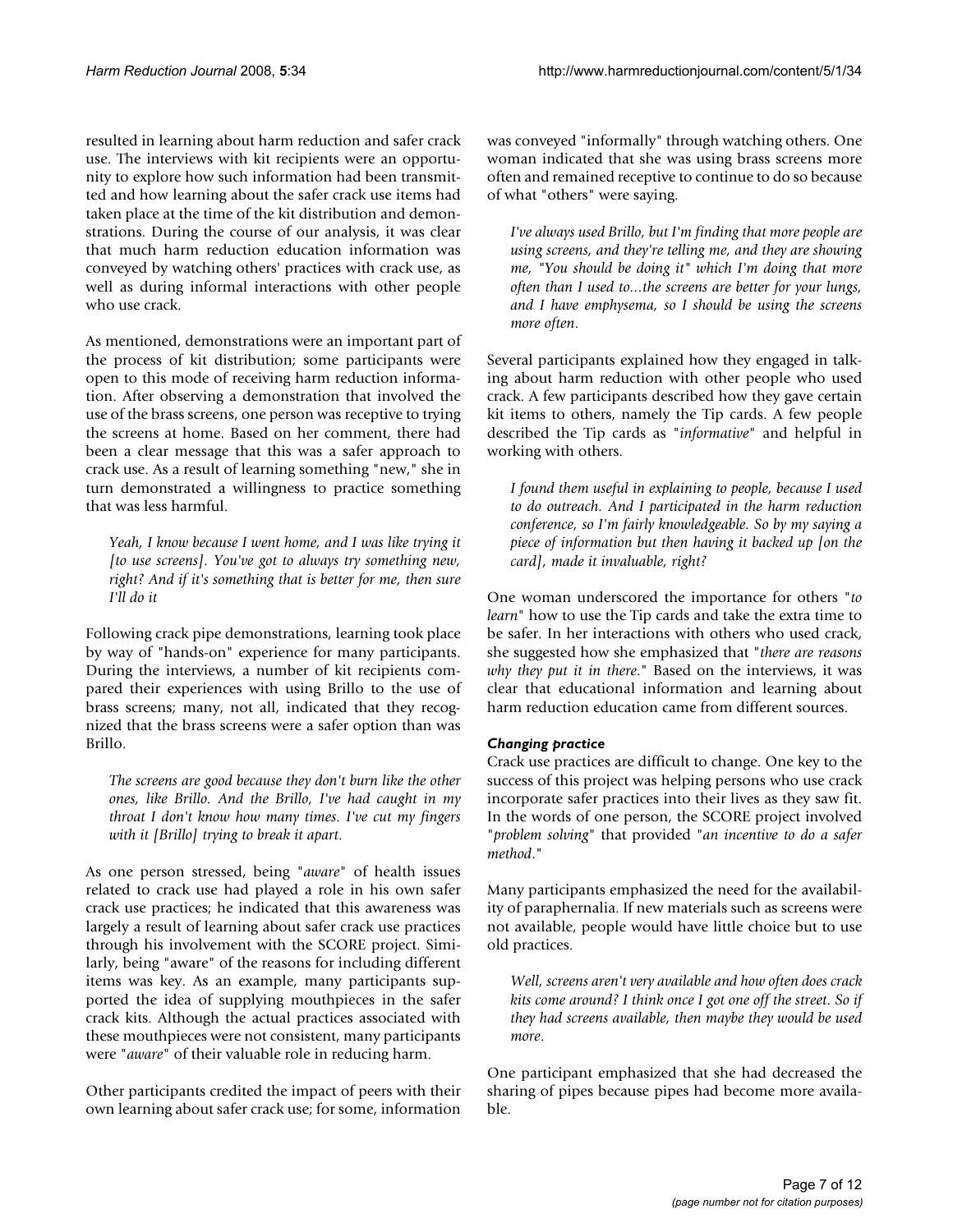*It's safer, you're not using all broken up pipes, and we're not sharing often. I know myself, now I'm not sharing my pipes like I used to because of availability, right? And it enables you to have a new pipe almost every second day. And then you always have new hoses, new screens, so...and the thing you know we have to worry about nowadays with all these diseases that we could contact with old pipes, or sharing*.

Similarly another participant equated the availability of equipment with safety.

*The benefit being that it's safer, you know, you're not using all broken-up pipes, and we're not sharing. Often, I know myself now I'm not sharing my pipes like I used to because of availability, right?*

Some participants emphasized the link between having their own pipe and changes in their own use.

*Well, it's safer, instead of like people buying used ones. I used to buy used ones [pipes], and it was black [charred with use]*.

One person indicated that he was happy to have "a nice pipe" and that he no longer shared his pipe with anyone. The use of a mouthpiece was also connected to their availability.

*Everybody uses mouthpieces if they're there, pretty well, especially now people are starting to get more involved because it's a lot of sharing of pipes*.

It was clear that many of those we spoke with had developed an awareness of the harms associated with crack use practices. For example, although one participant experienced challenges using the screens, he noted that screens were safer; for this reason, he made a change in how he smoked crack.

*The screens when you use them and you heat them up, it cracks the pipe and especially in the cold, they heat up differently. The Brillo cools down kind of like that [snaps finger for effect]. You can take the screens out and wash them, or change them. People don't like the screens. As I said, I'm not a proponent of it, but no more black things spitting up, no more black tongues, um, I'm sure it will let me keep my teeth a couple of years*.

Some of the participants suggested that their new practices were becoming entrenched and were systematically changing the ways that they smoked crack.

*I mean I've been guilty of using whatever pipe was convenient and closest, whoever had whatever. And I was just lucky that I didn't catch anything from it. But now I make* *sure I carry my own mouthpiece with me. And if it's ever an option, I usually try not to share other people's pipes. If I absolutely cannot live without [sharing] it, then I'll have my own mouthpiece at least to put on there. And I usually carry a couple of alcohol swabs with me actually too*.

Changes were unlikely to be sustained if they were perceived to be unsatisfactory. For example, one participant's first experience using the screens was "disappointing," which influenced her plans to use screens in the future.

*I just, I didn't get anything that I was hoping to get out of it. It was really disappointing. Because I didn't do a lot of crack yesterday and to have, sometimes if you have some and you're starting fresh with something you've never tried and you use it, and you don't get what you are expecting, it's even more disappointing, so I was a little bit bummed out by that. I won't do that again because I've tried it with the screens, and every time I'm disappointed*.

Some participants who adopted screens early on indicated that they preferred the taste of using the screens. Most often, the change from using Brillo to screens was gradual for participants. Packing the pipe with the screens was a skill that required practice.

The participants who were changing their practices reflected on what they had personally found helpful in order to make changes that resulted in safer crack use, which involved incorporating what they knew about certain items, such as the screens. "*There is no such thing as safe crack, if I can minimize the damage, at least, then I'm on my way, right?*"

Some emphasized how important and helpful it was to hear the safer crack use message on a repeated basis from peers and outreach workers in order to shift personal crack use practices. One participant noted how she shared the message about safer use with others.

*Well probably the more times you're told, the more times that people are encouraging you [to use more safely]. You have the van going around telling us, now that I have a concept, I will be telling people, you know, to make a change*.

Demonstrations with pipes and screens were also beneficial in terms of changing practices. As one participant noted, this was a process that took time.

*She [outreach worker] showed me how to wrap, fold the screen, basically once she showed me that, I still didn't listen and use it. But after that, I started to, question the Brillo more. And she showed me, and you know, she just showed me what was in there [the kit] and showed me how to use*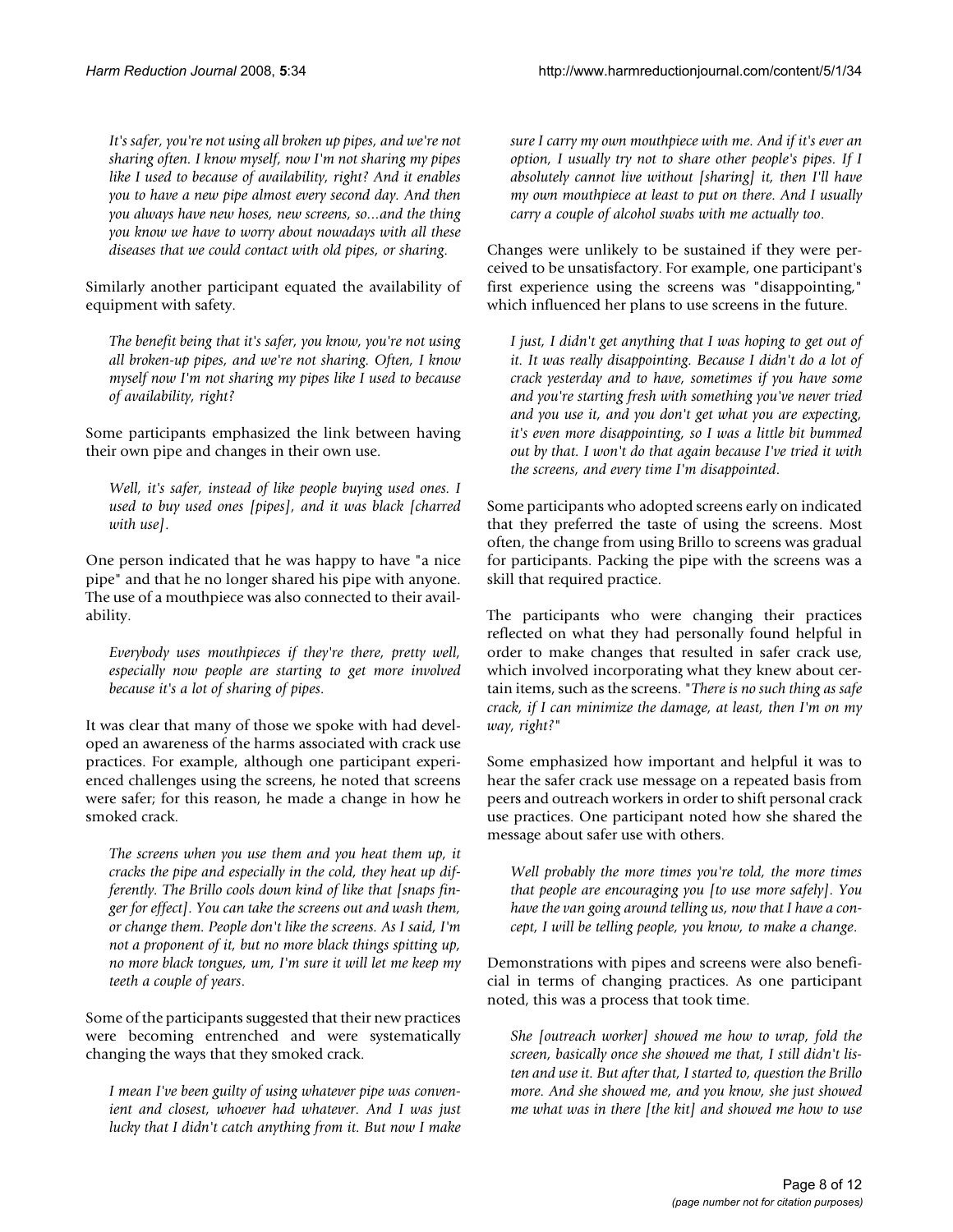*the screen and that it was better for you. And I took her advice in the end, it took me awhile*.

Another interviewee noted that it took him a couple of times to learn how to use the screens properly. Thus the participants illuminate how time and repeated demonstrations are key components leading to shifting practices.

#### *Barriers to change*

The interview data is illuminating with regards to barriers to changing established crack use practices. Access to harm reduction paraphernalia was crucial. However, many individuals articulated their resistance to changing their practice and were adamant that they were set in their ways and strongly attached to their own crack use practices. Contributing factors to such practices were the inaccurate understanding of risks (i.e., what they knew of harms), difficulty using certain paraphernalia (e.g., applying mouthpieces and screens), and crack use couched within the context of busy lives.

Some individuals indicated that they had no intention of changing how they smoked crack. As one person noted, "*I'm used to one thing, I don't change...don't even ask me because I won't change*." At the same time, there was recognition that others might be receptive to changing. "*Yeah, some people are open to change, but I'm not one of them*." Participants, particularly those with a long history of using crack, suggested that they had firmly established crack use practices and preferences. For some, personal practices were built on years of crack use. As one interviewee made clear: "*But I pretty much know like the dos and don'ts*."

One person was adamant that he would not change his crack use practice after years of doing it a certain way. In fact, he was offended by the idea that others, with presumably less experience, would show him "how to."

*Because it's almost like an insult to me because I've been smoking crack for 13 years...12 or 13 years. For somebody to demonstrate to me how to load a pipe would be disrespectful in a way*.

Another person added, "*I know all that shit already anyways, and you know, why would I need that?*"

Some people felt that they already knew harm reduction messages and that they had "*no use*" for more harm reduction information that was provided in the kit. One self described "*long-term user*" indicated that he know all the "*in's and out's*" and, along with a number of the participants, did not read the information card provided in the kit. According to another individual, this educational information was only useful for people who were learning to use crack.

*Those [cards] are for rookies, for those that don't know how to use a pipe, that's where you start learning because I'm not going to teach you. I didn't read it, didn't care because I already know how to use a pipe*.

For some older participants, a combination of accumulated knowledge and pride accompanied their longevity as people who use illegal drugs. However, their assumed knowledge hindered learning opportunities. Moreover, some of their comments raise questions of how best to communicate harm reduction information to, and take into consideration, individuals with a long history of drug use.

One significant barrier in conveying information with printed materials was noted by several participants who were not able to read the information they had received, either because they had difficulty reading or because they needed glasses. As one woman observed, a lot of people "*out on the strolls*" threw this material away because they were "*illiterate*." As one person noted, there was "too much information" on the information cards she had received.

*I don't understand that card. I don't read long things like that. Because, like some people that, they didn't understand that thing, and they couldn't read it. And some people might need glasses like me. I need glasses, but I don't wear glasses. But people get their heads smashed in and get into fights and their glasses go flying. That's why people don't wear glasses down here*.

Paraphernalia that was awkward to use was a significant obstacle. A few people noted that the mouthpiece was difficult to apply onto the pipe, which was a disincentive to using it. One person complained, "*I always seem to break the pipe when I'm putting the mouthpiece on*." It was also time-consuming when there was urgency to use.

Many people commented that, based on their experience, the screens were also problematic. This lessened the likelihood of changing how they used crack. Screens were also time-consuming to insert compared to Brillo. As a result, a number of participants highlighted the challenges related to shifting crack use practices. For some, the screens provided in the kits were far from ideal. They took time to insert, and it was thought by some people that they blocked the pipe easily. Although one interviewee found the screens to be "*perfect*" because they "*fit the pipes*" well and they did not crack easily, a number of participants stated quite simply that they preferred using Brillo because they had always used Brillo. They offered a number of reasons to support this preference. As one person explained, "*Brillo is still better than screens because it stops the oil from running through, whereas the screens, the oil*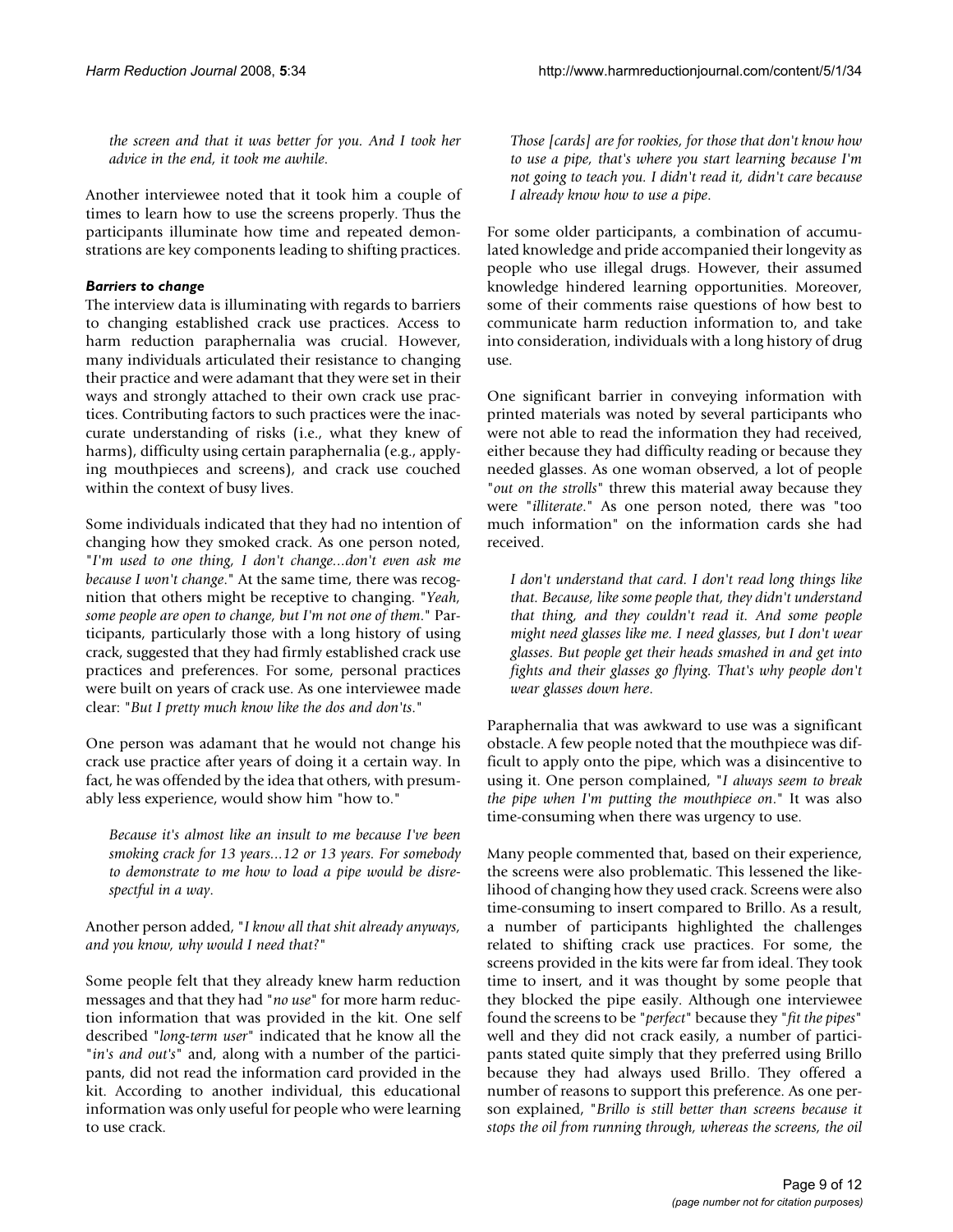*runs right through it*." Not surprisingly, that participant's responses revealed that if equipment takes more time to use, is awkward to use, hinders consumption, or leads to loss of the drug, it is less likely to lead to changes in practice.

Finally, some interview data revealed the importance of conducting face-to-face interviews. For some participants, initial responses to questions about crack use practices failed to fully capture their lived experience. They also made clear the benefits of face-to-face interviews where participants have time to expand on and clarify their initial response. For example, when speaking about sharing equipment, a number of interviewees initially said they did not share. One man said: "*I'm the only one that uses my pipe*." However, he followed up by stating, "*My girlfriend is the only one that uses my pipe. So I don't bother sterilizing it*." Another interviewee also responded, "*I don't share my pipe, never have, well, I share it with my wife, but that's different, right?*" The interview process facilitated a more nuanced understanding of individuals' crack use practices and sharing of equipment with intimate partners.

## **Discussion**

Providing harm reduction education was extremely difficult given the context of people's lives in the DTES. At the same time, the data points to some shifts in practice that did occur for some individuals. How can we best build on the changes that did occur?

The findings suggest that availability of equipment, repeated demonstrations, watching others, peer-to-peer learning, and contact with distribution and outreach workers provide avenues for users to learn about safer crack use while obtaining harm reduction equipment. In addition, the distribution of the kits provided contact with people who use crack. The findings also suggest that there is room for improvement, such as providing betterquality screens and/or screens that are easier to use.

We found that some long-time users in our sample were not open to receiving educational information; therefore, opportunities for learning were difficult to provide. Assumed knowledge in personal crack use practices hindered learning opportunities for some people. At the same time, it is important for outreach and peer-to-peer workers to acknowledge the personal experience and expertise of those with a long history of crack use. Those individuals have much to share, and drawing on their input would enhance learning situations in the future. In addition, similar to Fraser and Valentine's 2008 study, we suggest shifting the focus from "a critical look at the behaviours' of individuals 'to a critical look at the contexts' in which individuals live" [47] (p. 12). We wish to understand the economic and social barriers that people who use crack experience and the strategies that they create to survive and to reduce harm. Some participants also made clear that illiteracy and difficulty reading (due to needing glasses) limited the usefulness of Tip cards and written harm reduction information. Thus, it is imperative that information also be provided through personal interaction, whether peer-to-peer or outreach as occurred in this project. In addition, education might be further bolstered by pictures demonstrating safer crack use.

The transmission of education and harm reduction equipment in Canada is also shaped by prohibitionist policy, which shapes the lives of people who use illegal drug (and those who do not). Partially due to the criminal status of crack, people who use the drug are depicted as criminal and deviant, rather than as individuals in need of harm reduction education and equipment, treatment, and social support. Until 2001, 95 percent of the National Drug Strategy budget was earmarked for criminal justice rather than treatment and education [48]. Changes in Canada's Drug Strategy in 2003 brought about a bit more balance, and harm reduction was included in the budget, and slightly fewer funds were allocated for law enforcement and crime control. In 2004–2005, federal Drug Strategy expenditures revealed that 73 percent of the budget went to enforcement and 3 percent on harm reduction. Coordination and research received 7 percent of the budget; prevention, 3 percent; and treatment, 14 percent [49] (p. 7). However, these small yet positive shifts were temporal. With the election of a minority conservative government in 2005, the national Drug Strategy has been restructured without consultation with public health providers, organizations such as VANDU, or drug treatment professionals. The National Drug Strategy has been renamed the "Anti"-Drug Strategy and moved from Health to Justice; the 2007 Federal Budget and Crown speech eliminated federal funding for harm reduction and grants more funding for crime control efforts. In 2007, the International Narcotics Control Board, funded by the United Nations, proclaimed that safer crack kits, mouthpiece, and pipe distribution to "chronic users" in Vancouver and the rest of Canada should be eliminated because such practices contravene existing UN drug treaties. They called on the government of Canada to eliminate these programs and to close any existing safe injection sites [50] (pp. 60, 61).

A number of local and international critics note that the International Narcotics Control Board is out of step with the rest of the UN on harm reduction and HIV/AIDS programming and aid. Critics also propose that the current federal government of Canada is out of step with provincial and municipal authorities, especially in Vancouver where established harm reduction practices have proven to be both effective and widely supported [9]. Further, in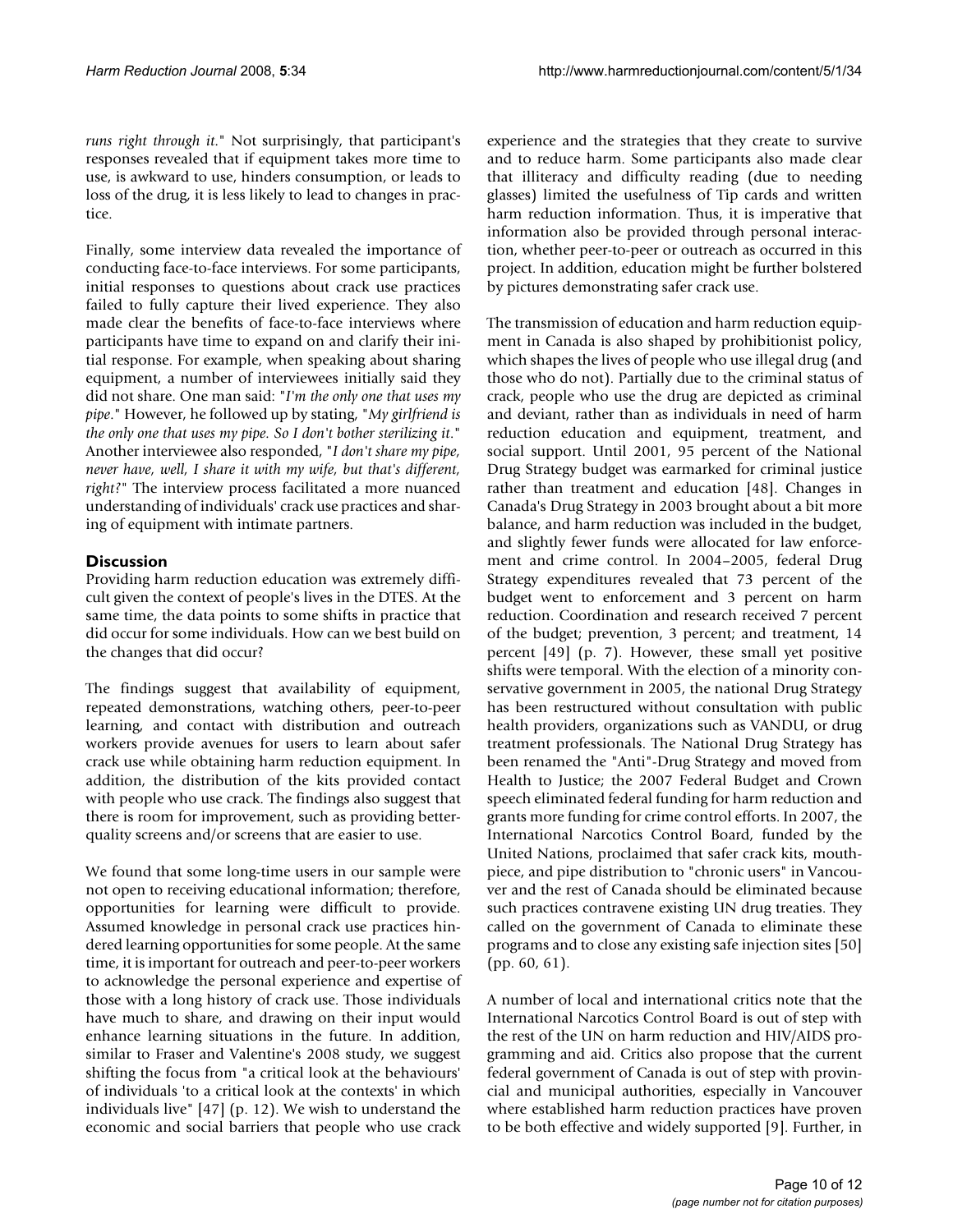the arena of supervised injection facilities (SIF), there are concerns related to the federal government's failure to support Insite, treatment of "scientific processes and evidence," and prohibitionist policy [9,51-53]. However, a recent Supreme Court of British Columbia decision supported Insite. On May 27, 2008, Judge Pitfield ruled that closing Insite would contravene provincial access to health care and fundamental health care rights; to deny such services are an infringement of the right to life, liberty, and security of the person granted in the Canadian Charter of Rights and Freedoms [54]. Two days after the ruling, the federal government announced that they would appeal the decision.

Recent federal conflicts and initiatives create a more punitive environment than the pre-2001 Drug Strategy, especially in its rejection of positive findings stemming from harm reduction as public health initiatives. Current federal policy also makes it more difficult to envision the opening of the safer crack consumption room at Insite and support for safer crack outreach, equipment, and programs. It also challenges the vision of the enactment of social policy that assures that people's basic health, housing, and support needs are met. Nevertheless, it is interesting to speculate how such a facility would impact on harm reduction practices with regard to crack use. For example, in a well-funded and resourced safer crack consumption room, if used, sharing would be entirely eliminated in the facility (by virtue of the fact that it would be strictly forbidden in the program and prevented through observation). It is also worth noting that a SIF with a safer crack consumption room may not require a Section 56 exemption, and another facility may very likely be opened outside of Insite (especially given that Insite is already at its maximum capacity).

Critical drug research on illegal drugs illuminates how marginalization is linked to harm. Waldorf, Reinarman, and Murphy's 1991 study of individuals who used cocaine/crack found that having a "stake in conventional life" helped to keep those with the heaviest consumption from falling into negative addiction and harm [10] (p. 10). The SCORE project focused on Canada's most marginalized people who use crack in the DTES, and for many there is little access to "conventional life." Rather, similar to key ethnographic and qualitative works analyzing the social and political contexts of the lives of people who use crack [10,24,33,55,56], the lives of people who use crack in the DTES are shaped by social factors that are beyond their control: discrimination; prohibition; the role of police in enforcement, arrest, and imprisonment; lack of affordable and secure housing; inadequate health care and treatment; stigma; violence; and inadequate social and economic supports. For many participants in this sample, marginalization has been a lifetime experience.

The SCORE project is dedicated to ensuring that everyone who uses crack and lives in the DTES has access to equipment and harm reduction education that will help them to use more safely. In addition, the SCORE project exemplifies the intersection between research and practice in the community; we encourage others to consider such alternative models.

This paper highlights some of the ways that crack users are receptive to using more safely, avenues for learning, and social barriers to change. It also highlights how much further we need to go in order to provide safe and reliable access to education, information, and equipment to people who use crack, especially marginalized people as in this sample. This study suggests that harm reduction education is most successfully conveyed by watching others' practices with crack use, as well as during informal interactions with other people who use crack and repeated demonstrations of harm reduction equipment by peers and outreach workers. The findings in this paper bring to the foreground that the social context of crack users' lives in the DTES simultaneously shapes opportunities and acts as a barrier to learning. The safer crack kits made and distributed through the SCORE project in the DTES provided avenues for learning, sharing, contact, and some shifts in practice. As one participant noted, "*The kits are really useful because it gives us the sense that somebody cares*."

#### **Competing interests**

The authors declare that they have no competing interests.

#### **Authors' contributions**

SB is the lead author. All authors contributed to the paper and approved the final version of the paper.

#### **Acknowledgements**

This project was funded by the Health Canada Drug Strategy Community Initiatives Fund and by the Centre of Addiction Research of BC. We acknowledge the many women and men who have generously given their time to this project. We would like to thank the external reviewers for their insightful editorial comments.

#### **References**

- 1. Lindesmith A: *Opiate Addiction* Evanston, IL: Principia Press; 1947.
- 2. Becker H: **[History, culture, and subjective experience: an](http://www.ncbi.nlm.nih.gov/entrez/query.fcgi?cmd=Retrieve&db=PubMed&dopt=Abstract&list_uids=6073200) [exploration of the social bases of drug-induced experiences.](http://www.ncbi.nlm.nih.gov/entrez/query.fcgi?cmd=Retrieve&db=PubMed&dopt=Abstract&list_uids=6073200)** *J Health Soc Behav* 1967, **8(3):**163-176.
- 3. Rosenbaum M: *Women on Heroin* New Brunswick, NJ: Rutgers University Press; 1981.
- 4. Zinberg N: *Drug, Set, and Setting: The Basis for Controlled Intoxicant Use* New Haven: Yale University Press; 1984.
- 5. Boyd S: *Mothers and Illicit Drugs: Transcending the Myths* Toronto: University of Toronto Press; 1999.
- 6. Boyd S: *From Witches to Crack Moms: Women, Drug Law, and Policy* Durham, NC: Carolina Academic Press; 2004.
- 7. deBeck K, Wood E, Montaner J, Kerr T: **Canada's 2003 Renewed Drug strategy: an evidence-based review.** *HIV AIDS Policy Law Rev* 2006, **11(2-3):**5-12.
- 8. Roe G: **Harm reduction as paradigm: is better than bad good enough? The origins of harm reduction.** *Critical Public Health* 2005, **15(3):**243-250.